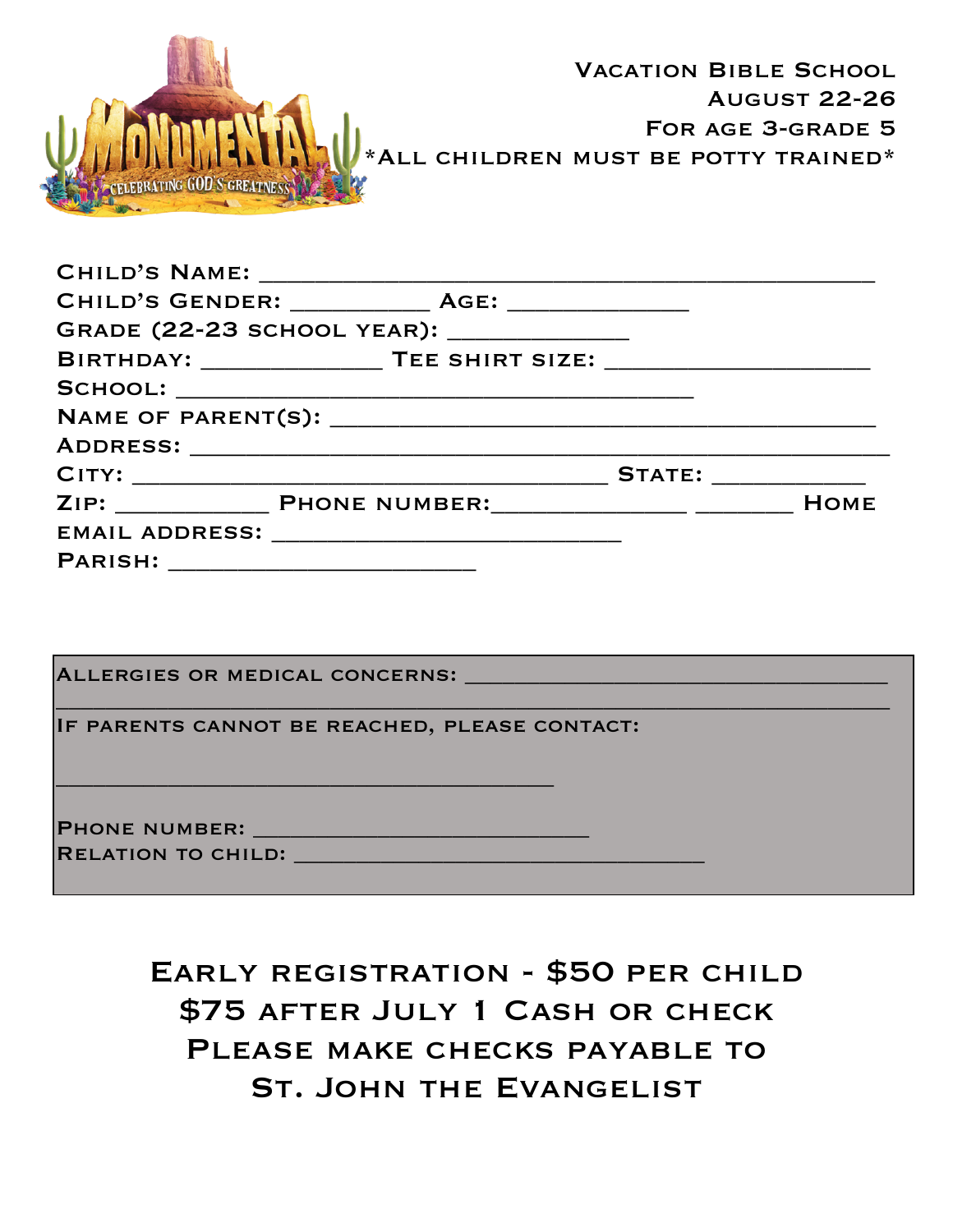|                                      | St. John the Evangelist<br><b>Youth Ministry</b>                                                                                                                                                                                                                                                                  |
|--------------------------------------|-------------------------------------------------------------------------------------------------------------------------------------------------------------------------------------------------------------------------------------------------------------------------------------------------------------------|
|                                      | <b>Medical Information and Liability Release</b>                                                                                                                                                                                                                                                                  |
| Please print and complete all areas. |                                                                                                                                                                                                                                                                                                                   |
|                                      |                                                                                                                                                                                                                                                                                                                   |
|                                      |                                                                                                                                                                                                                                                                                                                   |
|                                      |                                                                                                                                                                                                                                                                                                                   |
|                                      |                                                                                                                                                                                                                                                                                                                   |
| <b>MEDICAL INSURANCE CARRIER:</b>    |                                                                                                                                                                                                                                                                                                                   |
|                                      |                                                                                                                                                                                                                                                                                                                   |
|                                      |                                                                                                                                                                                                                                                                                                                   |
| <b>MEDICAL INFORMATION:</b>          |                                                                                                                                                                                                                                                                                                                   |
|                                      |                                                                                                                                                                                                                                                                                                                   |
|                                      |                                                                                                                                                                                                                                                                                                                   |
|                                      |                                                                                                                                                                                                                                                                                                                   |
|                                      | My child has permission to be administered Tylenol or Ibuprofen when requested by child.                                                                                                                                                                                                                          |
| Yes                                  | No                                                                                                                                                                                                                                                                                                                |
|                                      | In case of medical emergency, I understand that, in the event medical treatment is required, every<br>effort will be made to contact me or the emergency contact person. However, if they cannot be<br>reached, I give permission to the staff to secure the services of a licensed physician to provide the care |

agree to indemnify and hold harmless St. John the Evangelist Catholic Church and Youth Ministry, the Archdiocese of Philadelphia and its officers, employees and volunteer staff from any liability.

necessary, including hospitalization, anesthesia, injection, or surgery for my child's well-being. I hereby

Signature of Legal Guardian:

Date: